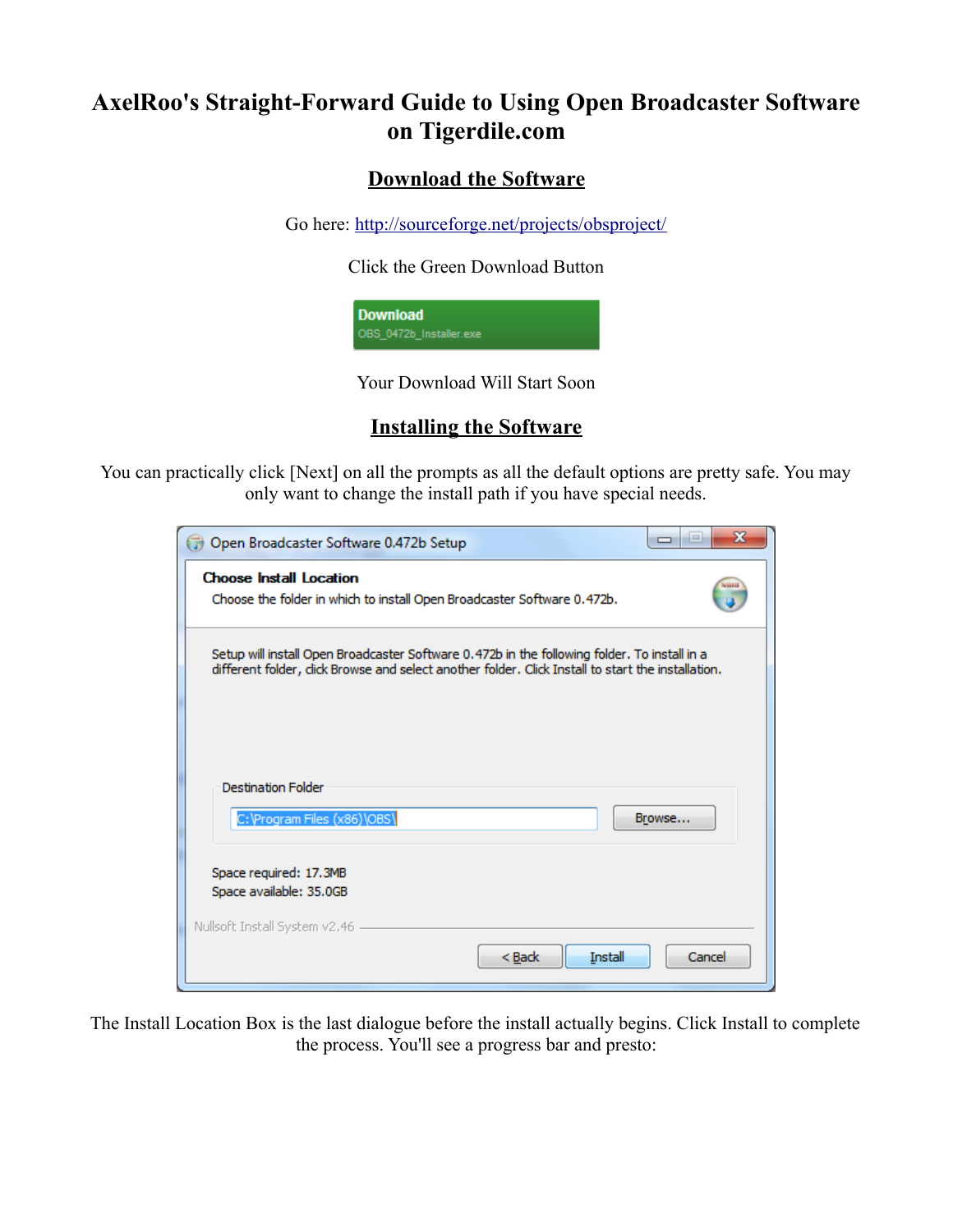

Clicking Finish will now close the install and Run Open Broadcaster.

### **Configuring Open Broadcaster**

Settings...

With Open Broadcaster now running. You'll want to click

Near the lower right.

In the next window, we need Broadcast Settings. This is where we configure our use for TigerDile

| General            |
|--------------------|
| Encoding           |
| Broadcast Settings |
| Video              |
| Audio              |
| Advanced           |
|                    |

The right frame will now change over the settings which we'll need to change.

|                                | Mode: Live Stream |  |
|--------------------------------|-------------------|--|
| Streaming Service: Custom      |                   |  |
| Server:                        |                   |  |
| Play Path/Stream Key (if any): |                   |  |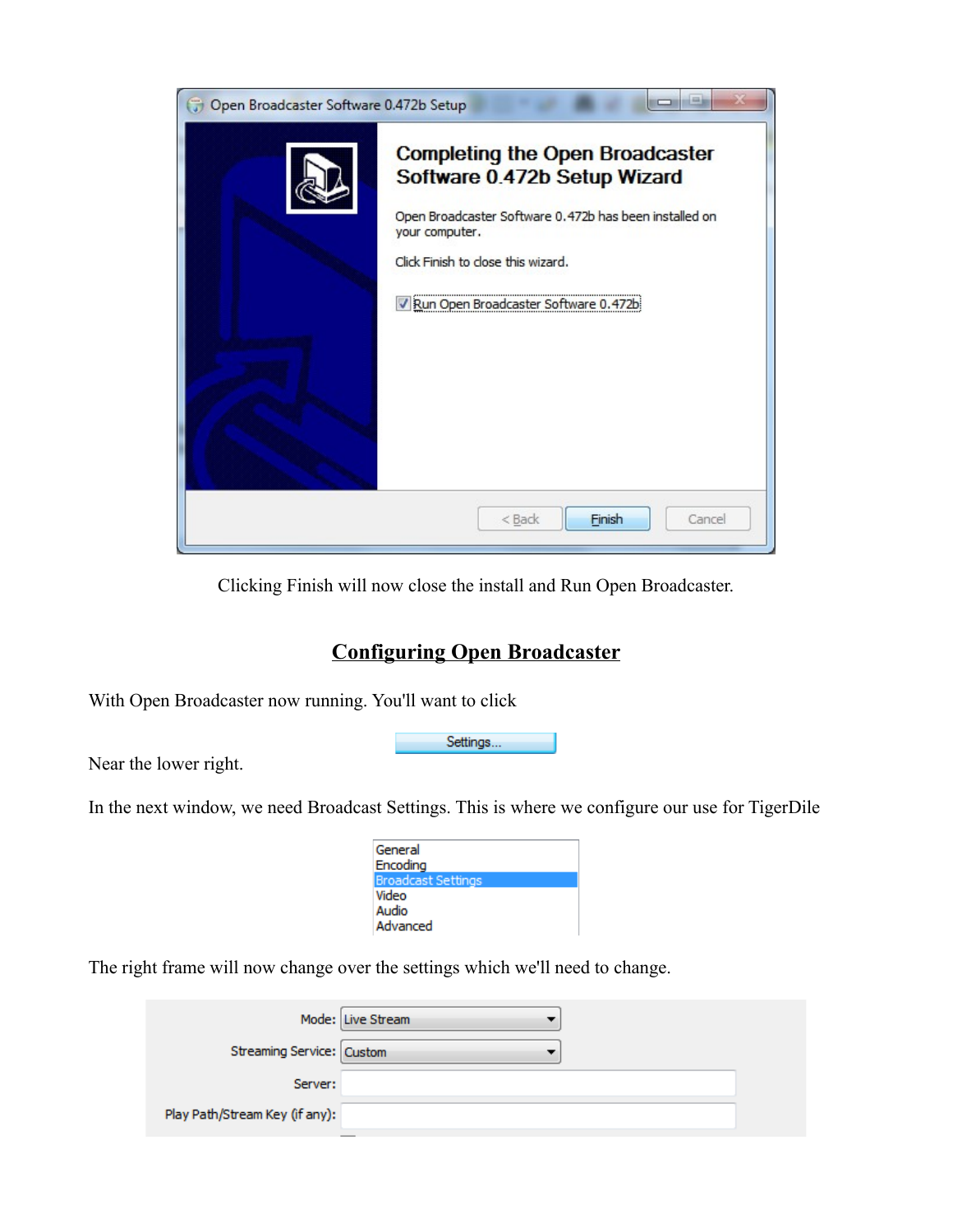**Mode** should remain as "Live Stream" **Streaming Service** Remains as "Custom"

The **Server** field should be your RTMP URL including your password exactly as shown in your TigerDile "Your Stream" section.

Example:



**The Play Path/Stream Key (if any)** should be your channel name also as listed in your TigerDile "Your Stream" page. Do not be confused about how it dots the input out like a password – it really is just your channel name. Example:

**Channel name: axelroo** 

Put them all together and your Broadcast Settings window will look something like this.

|                                        | Mode: Live Stream                                                  |
|----------------------------------------|--------------------------------------------------------------------|
| Streaming Service: Custom              |                                                                    |
|                                        | Server: tmp://stream.tigerdile.com/live?token=DummyP%40%24%24w0rd9 |
| Play Path/Stream Key (if any): ••••••• |                                                                    |

Sure there are other options below but you can play around with them later. Press [OK] to save your changes and we're more than halfway done.

#### **Configuring Video Sources**

Before you can start streaming, you'll need to tell Open Broadcaster which device or devices you want to stream from. This device or source can be a camera, game capture devices and software, or just from the desktop itself. You can have multiple sources at a time if you want but for now we'll cover camera and desktop configurations individually.

Streaming your own Desktop:

Back in the main program, you'll want to look for a whited blank section called "Sources" near the bottom. Right click on anywhere in the white area and you'll get an option to "Add". Click there to get another sub-menu. If you are indeed going to stream whats on your desktop, select "Software Capture"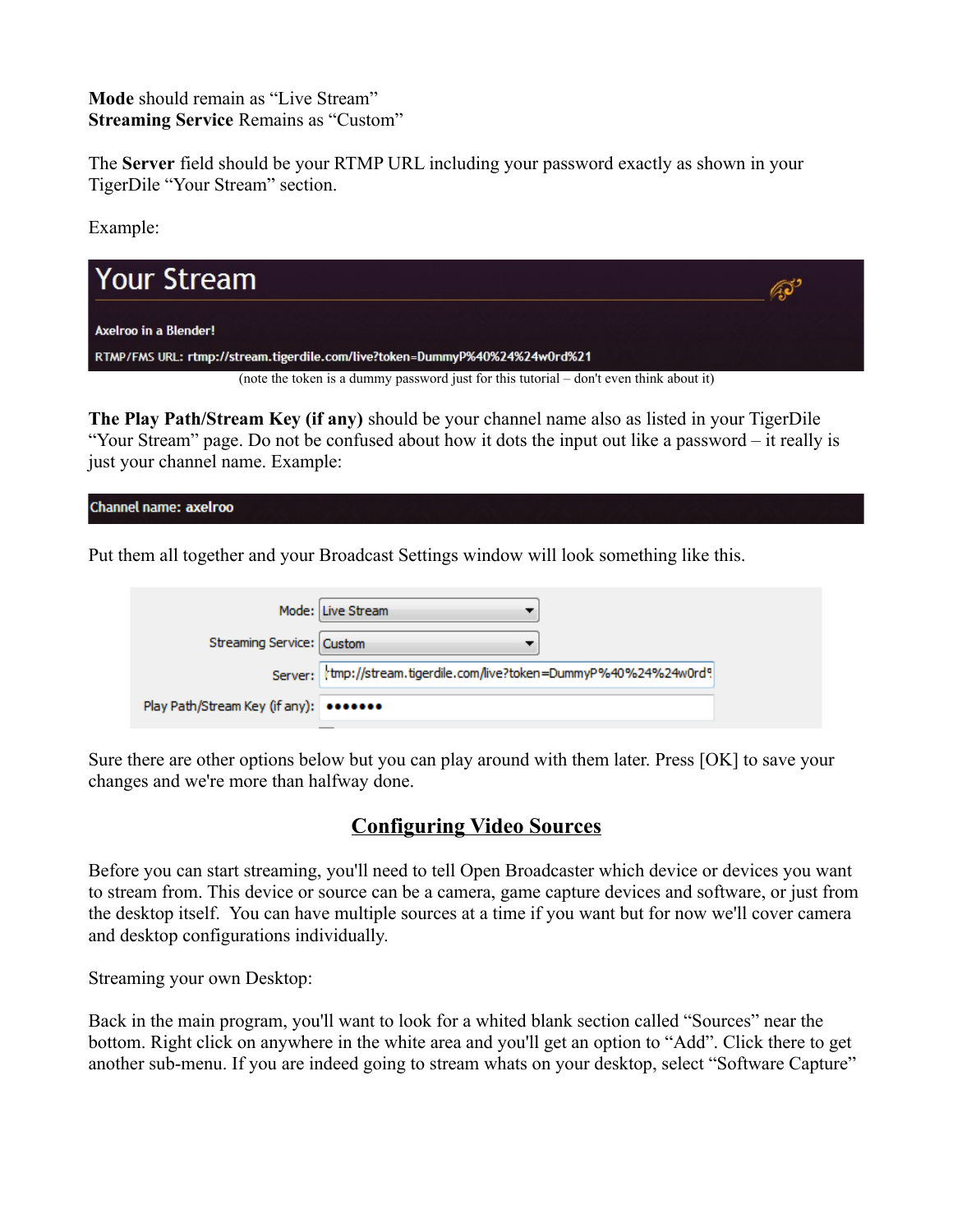

The Software Capture source can capture your entire desktop, a monitor, a window, or even just a piece of your desktop- heck and it can even capture embedded windows (youtube). For now we just want a source that will capture the whole desktop which only has one monitor. Give your source a proper descriptive name.

| Please enter a name   |        |
|-----------------------|--------|
| <b>Entire Desktop</b> |        |
|                       | Cancel |

It's straight forward from here. Select which monitor you want to stream from. I only have one monitor on this laptop so there is nothing to change. As you can see, you can also change it to capture a window of a program already running. Inner window will leave out the title bar and decorations while Entire Window shows the title bar and all the trimmings. Choose if you want your audience to see the mouse pointer.

| Software Capture                                |                                                                             |   | $\mathbf{x}$ |
|-------------------------------------------------|-----------------------------------------------------------------------------|---|--------------|
| O Monitor Capture<br>Monitor:                   | $\vert$ 1                                                                   |   |              |
| Window Capture<br>Window:                       | TigerDile-OBS-Tutorial.odt - OpenOffice.org Writer<br><b>O</b> Inner Window | ÷ | Refresh      |
|                                                 | <b>Entire Window</b>                                                        |   |              |
| Capture mouse cursor<br>Capture Layered Windows |                                                                             |   |              |

There are more options below but you'll have time to play around with them later. Press [OK] and your desktop is ready for streaming!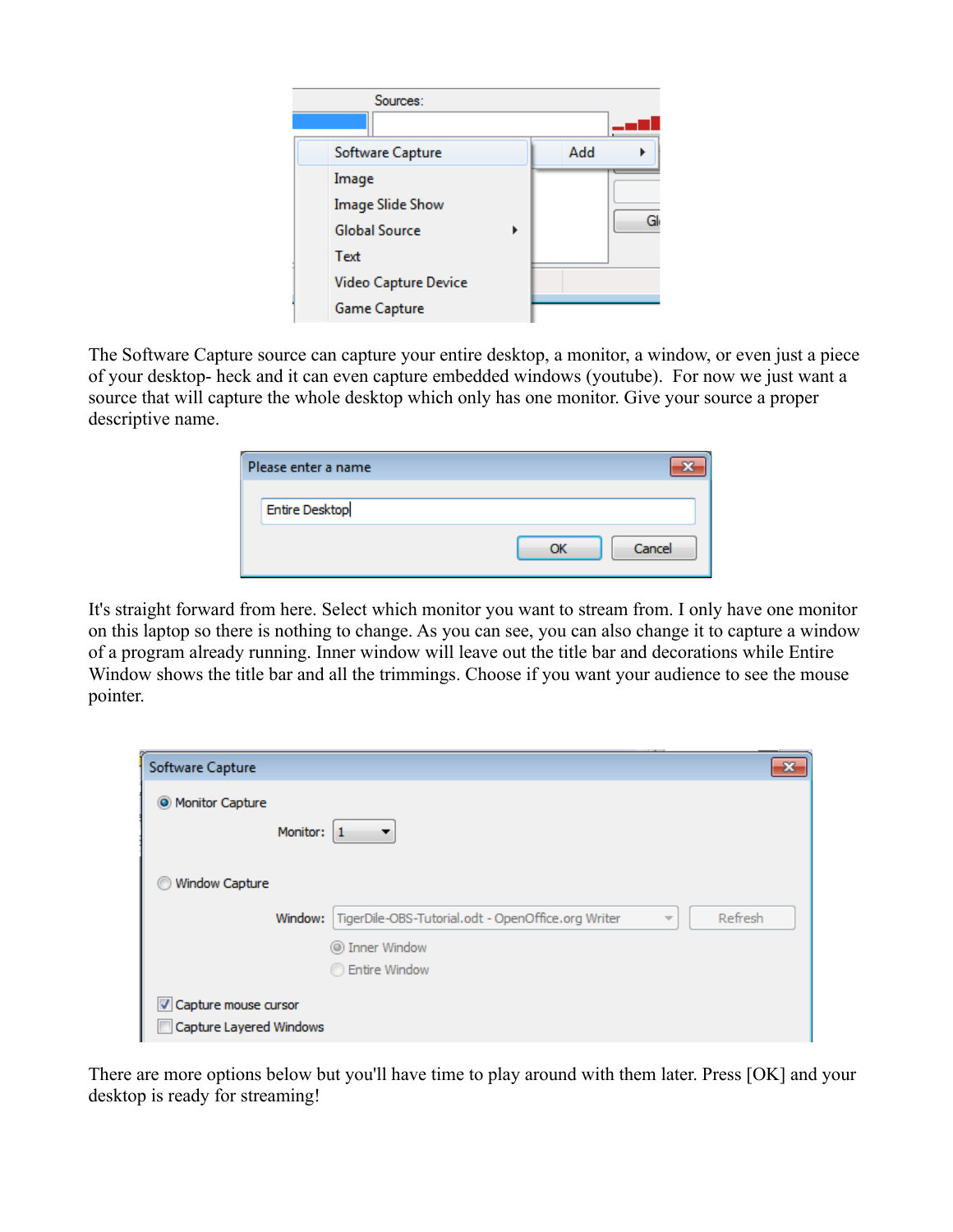

Streaming From a Camera:

Back in the main program, you'll want to look for whited blank section called "Sources" near the bottom. Right click on anywhere in the white area and you'll get an option to "Add". Click there to get another sub-menu. If you are indeed going to stream using a camera, select "Video Capture Device"

| Sources:                |   |             |
|-------------------------|---|-------------|
| <b>V</b> Entire Desktop |   |             |
|                         |   | 111111      |
| Software Capture        |   | Add         |
| Image                   |   |             |
| <b>Image Slide Show</b> |   | Global Sour |
| <b>Global Source</b>    | Þ |             |
| Text                    |   |             |
| Video Capture Device    |   |             |
| Game Capture            |   |             |
|                         |   |             |

Of course there are all kinds of cameras you can use with a computer. In this example, I'm just going to use the web camera built into this laptop. Case and point: give your device a proper descriptive name.

| Please enter a name    |              |
|------------------------|--------------|
| <b>Built-In Camera</b> |              |
|                        | Cancel<br>ΩK |

At this point, it will be up to you to make sure you select the correct device or camera to use for your stream and play around with the different options. Largely for this example, you just need to select the correct device.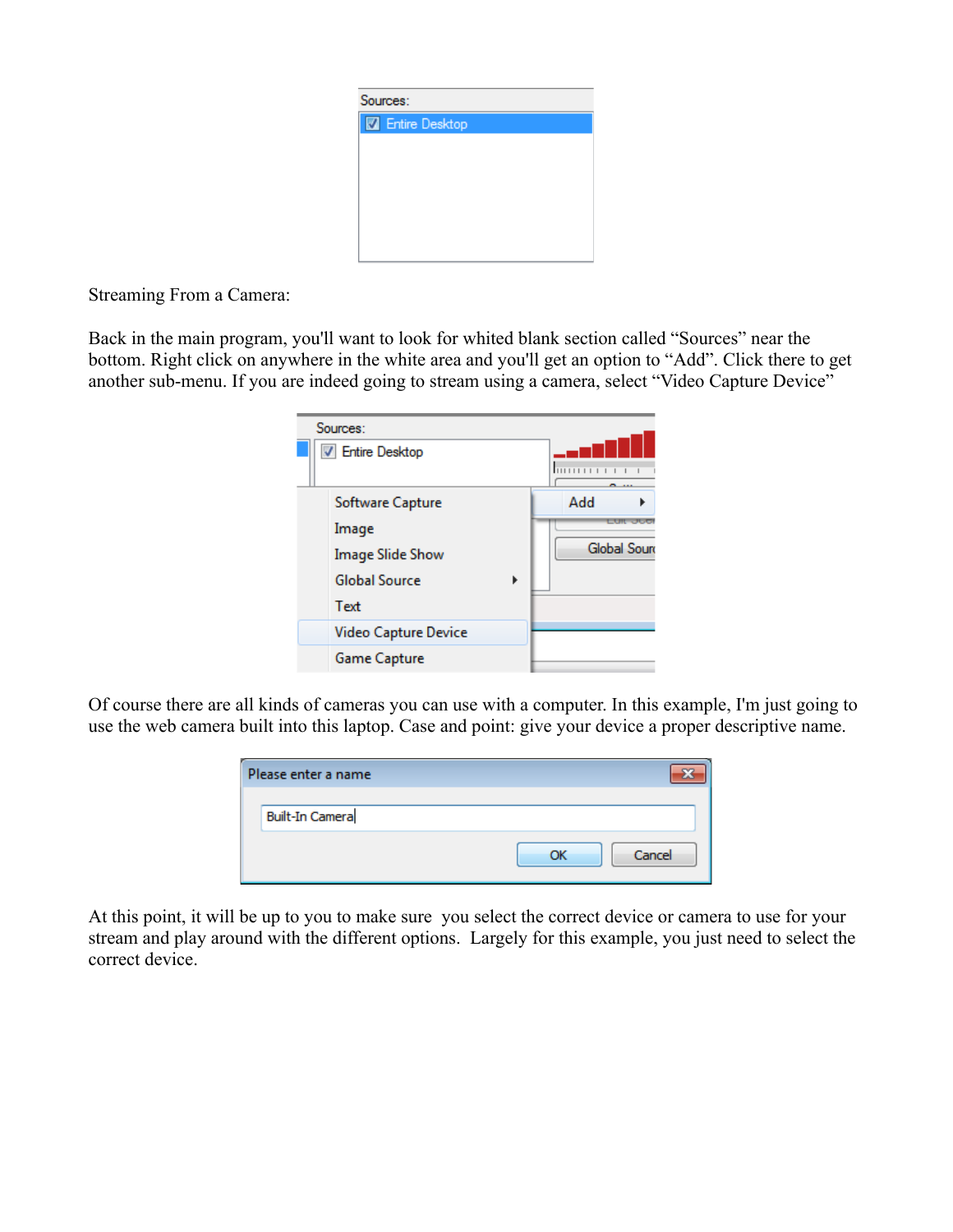| <b>Device Selection</b>                                                                                                                      | $\mathbf{x}$                                                         |
|----------------------------------------------------------------------------------------------------------------------------------------------|----------------------------------------------------------------------|
| Device: USB2.0 UVC VGA WebCam<br>▼                                                                                                           | Configure<br><b>Refresh</b>                                          |
| Flip Image Vertically                                                                                                                        |                                                                      |
| Flip Image Horizontally                                                                                                                      |                                                                      |
| ÷<br>Opacity 100                                                                                                                             |                                                                      |
| Resolution                                                                                                                                   | Sound                                                                |
| Custom Resolution:                                                                                                                           | O No Sound                                                           |
| 640x480<br><b>Resolution</b><br>$\overline{\phantom{a}}$                                                                                     | Output sound to stream only<br>⊙                                     |
| FPS:<br>30<br>$\overline{\phantom{a}}$                                                                                                       | $\frac{1}{\sqrt{2}}$<br>Sound Time Offset (milliseconds)<br>$\bf{0}$ |
|                                                                                                                                              | Output sound to desktop<br>⊙                                         |
| Use Output Format VUY2                                                                                                                       |                                                                      |
| Chroma Key                                                                                                                                   |                                                                      |
| Use Chroma Key                                                                                                                               |                                                                      |
| Color:<br>Select                                                                                                                             |                                                                      |
| $\frac{\triangle}{\pi}$<br>Similarity (1-1000): 0                                                                                            |                                                                      |
| $\begin{array}{ c } \hline \hspace{.1cm} \bot \hspace{.1cm} \\ \hline \hspace{.1cm} \top \hspace{.1cm} \end{array}$<br>Blend (1-1000):<br>80 |                                                                      |
| $\frac{\triangle}{\tau}$<br>Spill Reduction (1-1000):<br>50                                                                                  |                                                                      |
|                                                                                                                                              | OK<br>Cancel                                                         |

With all that said, you're ready to go. Press [OK] and your camera will show up and at the ready.

| Sources:                |  |
|-------------------------|--|
| <b>Built-In Camera</b>  |  |
| <b>V</b> Entire Desktop |  |
|                         |  |
|                         |  |
|                         |  |
|                         |  |
|                         |  |

## **Going On The Air**

When it comes to figuring out if you've set up your Broadcast Settings for TigerDile correctly, no news is good news, meaning if you press

Start Streaming